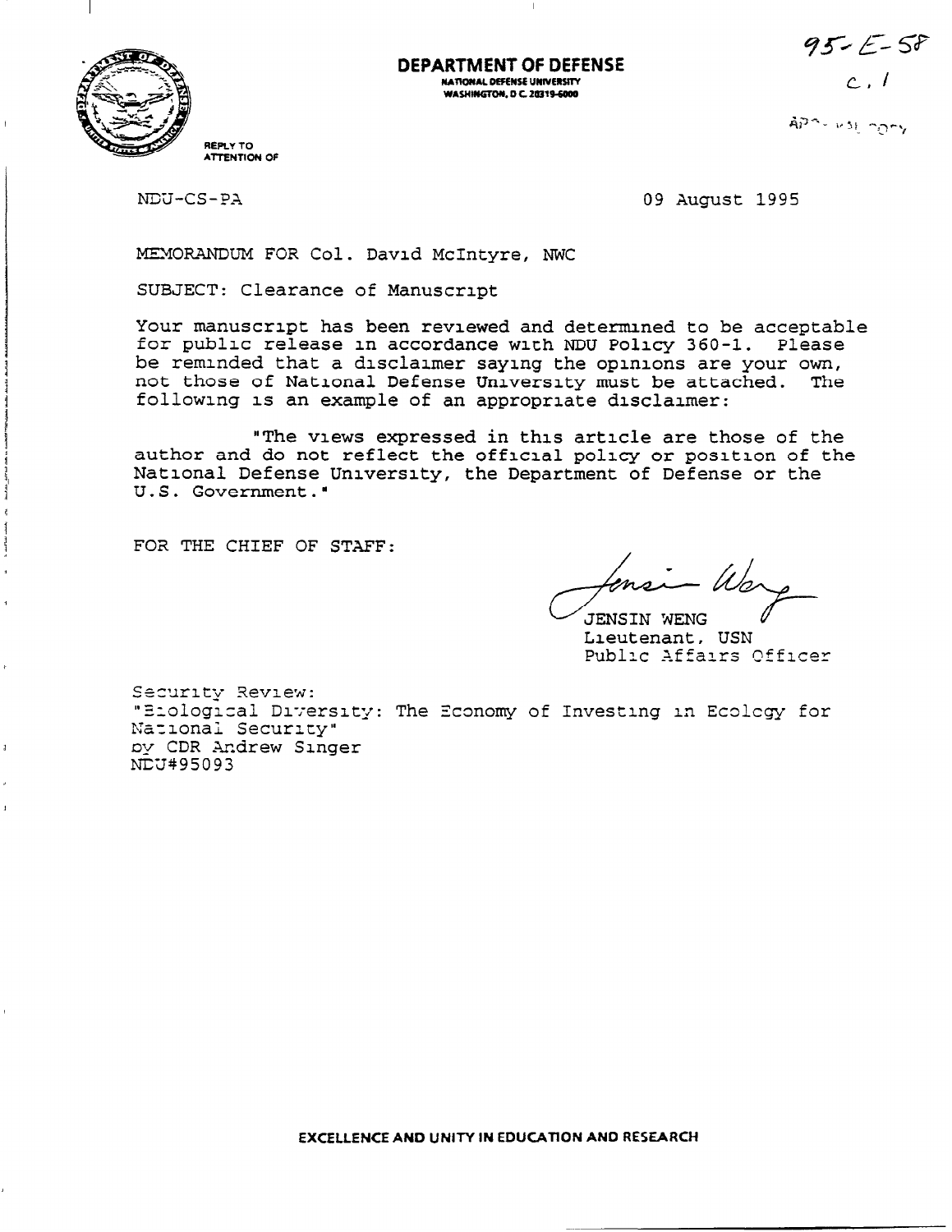

 $\bar{\rm I}$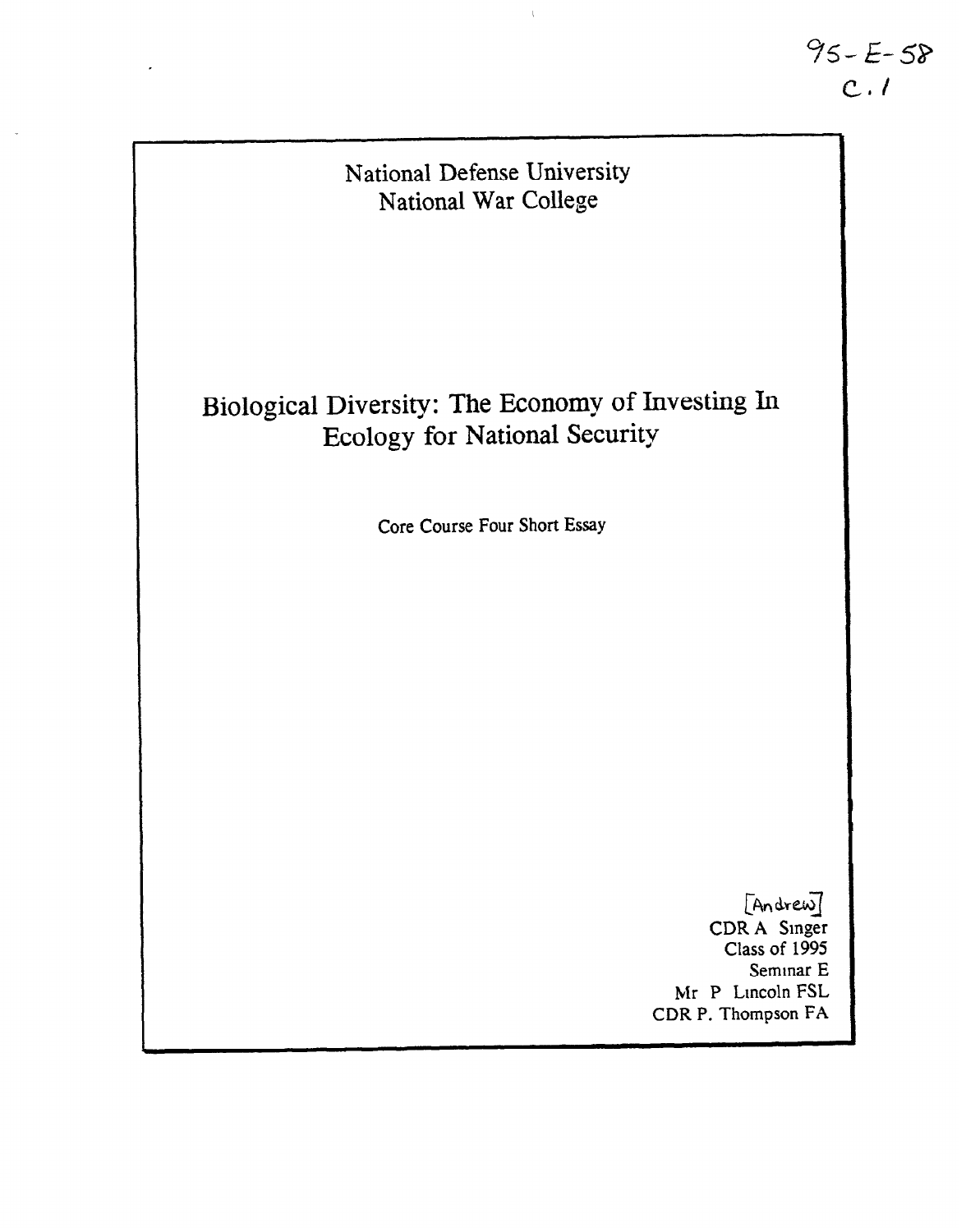# Prologue

# Worth Fighting or Dying For?

During World War II, the Nazis attempted to starve out the resistance in Leningrad Over the course of thts Nazt blockade over 600,000 people starved to death The Vavtlov Institute, a botanical and agricultural research center in Leningrad, was home to thirty one scientists whose mission was to guard a unique collection of plants and seeds While the bombs fell around the rums of the city, the scientists steadfastly kept to their task For some of the species of food crops the collectton represented the last remaining lmk between the crop's past and future Throughout the bombardment the scientists planted new generations to freshen the plants genetic content Guarding these genetic treasures fourteen of the thtrty one starved to death rather than consume the sacks of plants and seeds to mclude rice and potatoes. The Institute's rice specialist, Dr Dmytry S Ivanov died at his desk surrounded by bags of rice having, shortly before his death, said "When all the world is in the flames of war, we will keep this collection for the future of all people" The surviving scientists did just that --two thirds of the worlds wild strains of wheat are still maintained at the Vavilov seedbank <sup>1</sup> The courage and sacrifice of the scientists to protect unique natural resources is a poignant tllustratton of the immeasurable value of btologtcal diversity

To illustrate why the scientists gave their lives rather than reduce available gene resources Dr Paul Ehrlich, best known for postulating the theory of Nuclear Winter resulting from a nuclear war, says "extrapolation of current trends in the reduction of diversity implies a denouncement for civilization within the next 100 years comparable to a nuclear winter"  $\approx$ 

Preserving diversity can be fiscally significant A wild grass (genetically related to corn) found tn Mexico ts assessed fo hold a genetic key fo creating a perennial hybrid of corn that could prove to have a commercial value of \$6 82 billion 3

Does the future hold significant threats, as the Vavilov scientists said. "to the future of all people<sup> $\gamma$ </sup> Is there a strategy to preserve our "collection" and with it our national security?

<sup>1 &#</sup>x27;The Story of the Vavdov Insntute". Dwersm. Vol 7 no l&1. pg 10-14.1991

<sup>2</sup> Paul Ehrlich "The Loss of Diversity" Biodiversity Edward O Wilson ed , National Academy Press Washington DC, pg 22, 1988

<sup>3</sup> Bryan Horton "Commodity, Amenity and Morality", Biodiversity Edward O Wilson ed National Academy Press Washington DC pg 202 1988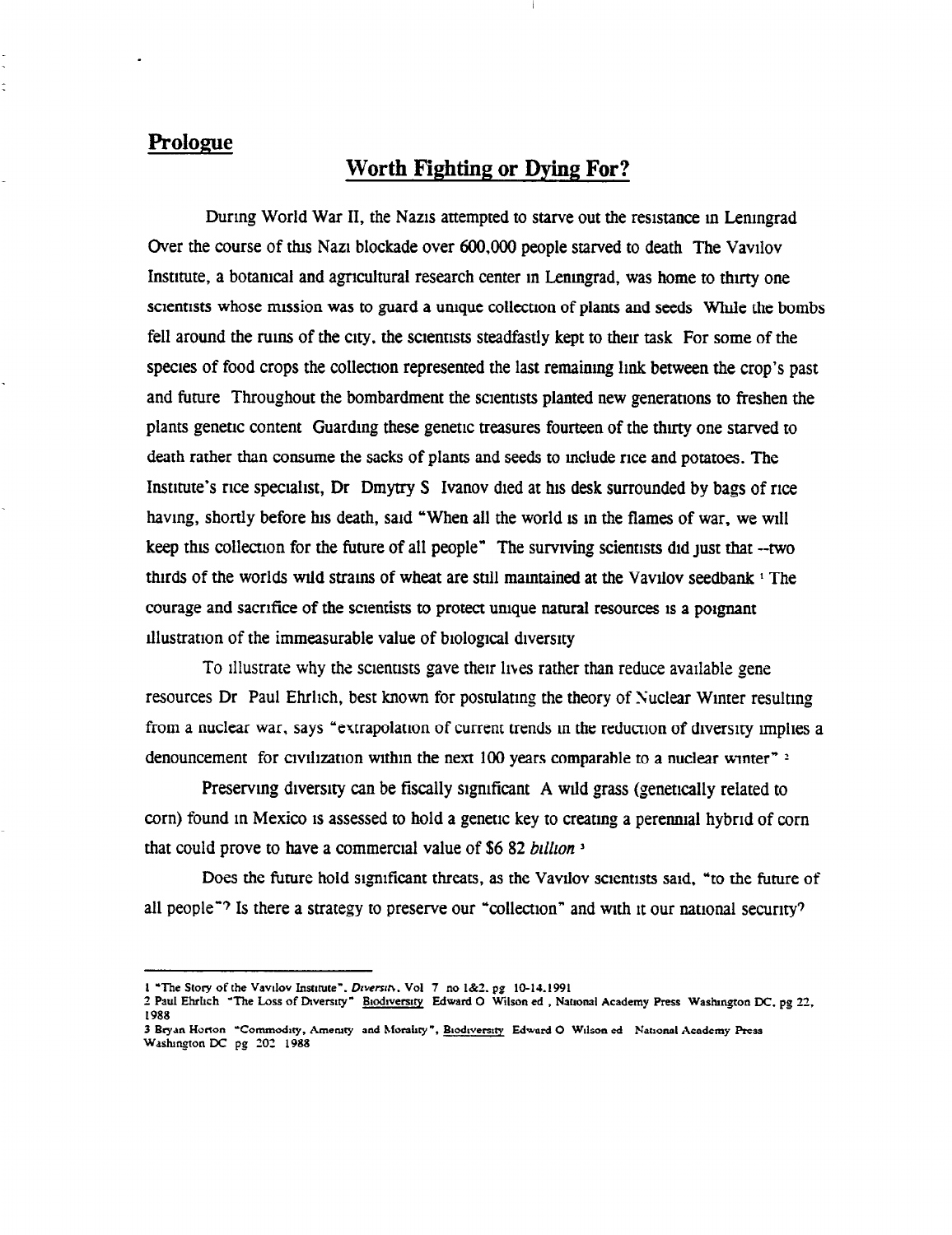## Introduction

Terrorism, drug trafficking, human rights, refugee flows, and the control of weapons of mass destruction have been the foci of United States Government efforts to protect our national interests and preserve our national security. Certainly these are urgent concerns, but a comprehensive national security strategy must also address food and water resource needs, especially control and access to a diversity of biological resources. In this paper, I review the value of "biodiversity" and its importance to our national security, discuss the factors that make biodiversity issues difficult to resolve, and offer recommendations to strengthen our position in what is likely to become a world ecological conflict.

# The Value of Biodiversity

Natural resources have been at the heart of many battles throughout history. The Ecuador and Peru border dispute, tensions over the Spratley Islands in the South China Sea, protests over India's damming of the Ganges River, oil disputes in the Middle East are a few among many painful reminders that conflict can arise over ownership of natural resources. Food sources are paramount in the list of natural resource issues that create international havoc. Vice President Gore, in his best selling book Earth in the Balance, writes: "Nothing links us more powerfully to the earth -- to its rivers and soils and its seasons of plenty -- than food "1 Native Americans fought settlers over buffalo, North Americans fought South Americans in "Banana Wars", Arabs rioted over access to food in the early 1980's, and Somalia and Bosnia interventions centered on food distribution efforts

Securing access to food means securing access to biological resources and preserving what has become known as "biodiversity." Biodiversity is defined as the totality of genes, species, and ecosystems in a region Scientists have long held that biodiversity is critical to food security. As food crops develop resistance to pests and chemicals, substitute crops are sought. Biodiversity allows such substitution to take place More recently, biodiversity has proved to be critical to the pharmaceutical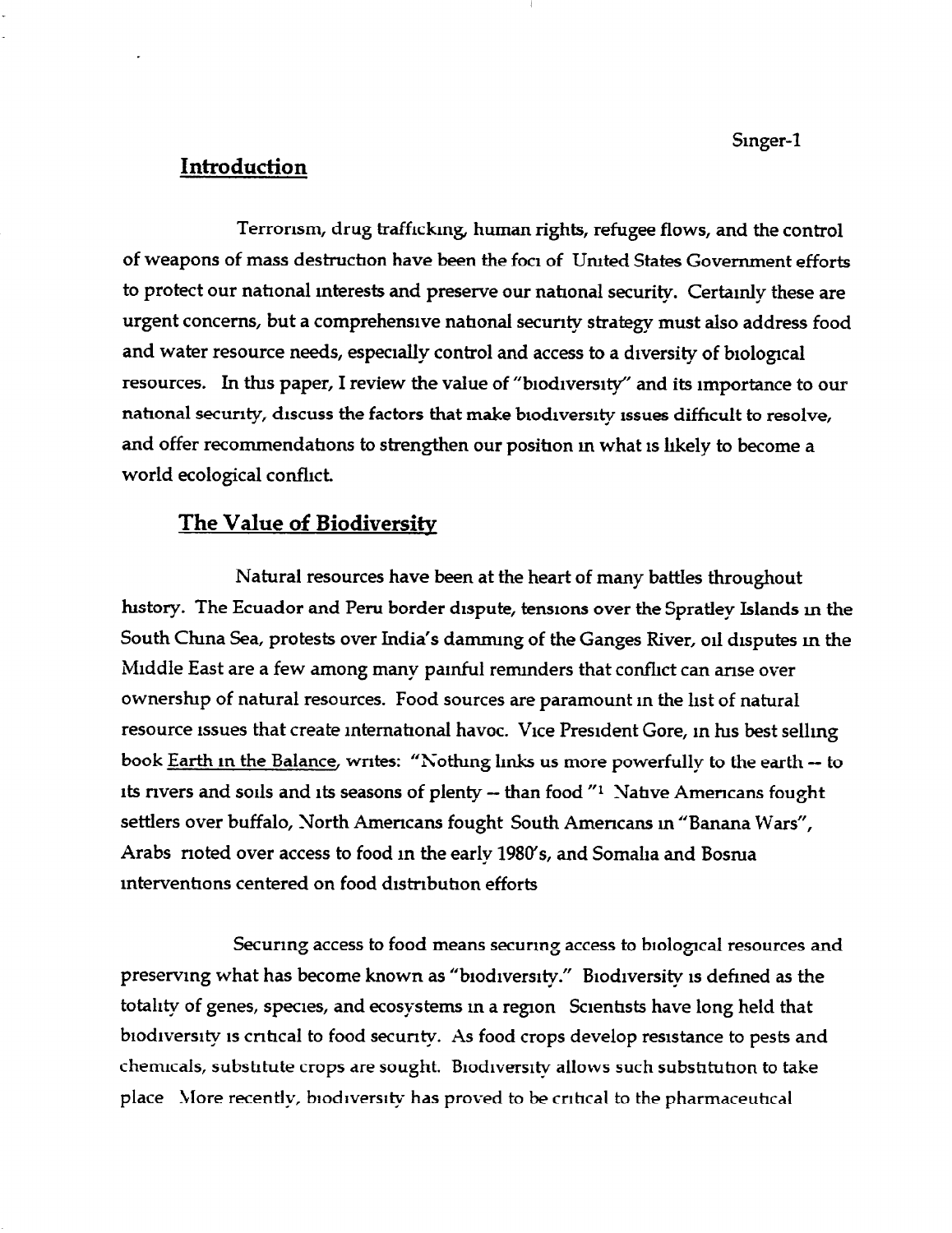industry. New drugs are developed daily from the vast stores of biological resources across the world. Biodiversity is so important that the United Nations maintains dozens of gene banks scattered around the world to preserve biodiversity. Here in the United States, the Department of Agriculture funds several domestic gene banks at a cost of tens of millions of dollars annually.<sup>2</sup>

No one has put a price tag on biodiversity but clearly it is of economic interest. During the last decade, US policy had focused on protecting commercial investments in biodiversity. In part, this is due to the strong interest of the pharmaceutical industry which has pushed our government to secure ownership of biological resources, estimated to be worth tens of billions of dollars annually to this one industry alone. The Congress has responded and recognized "an important link between the protection of the environment and biodiversity and economic growth."3

However, US policymakers have been slow to connect biodiversity issues to national security, despite growing international tensions in this area. For example, it is not uncommon for industry scientists to disappear on plant prospecting trips in Latin American countries. Ethiopia is the first country to close its borders to scientific expeditions for fear that biological resources would be stolen by foreigners. In 1991 a part of world's collection of wheat germplasm was evacuated from Syria to protect it from any spill over from the Gulf war.<sup>4</sup> Regional and world food supplies and stability are literally the seeds of geostrategic conflict and require regional collaboration.

Efforts to build international consensus on biodiversity preservation and distribution are underway. More than a decade ago the United Nations began lengthy biodiversity negotiations. These negotiations culminated in the "Convention on Biological Diversity", a proposed international agreement presented for world consideration at the 1992 Earth Summit in Rio The debate over this Convention and attendant recommendations for a global biodiversity strategy has been fierce and, despite vears of discussion, important issues remain unresolved.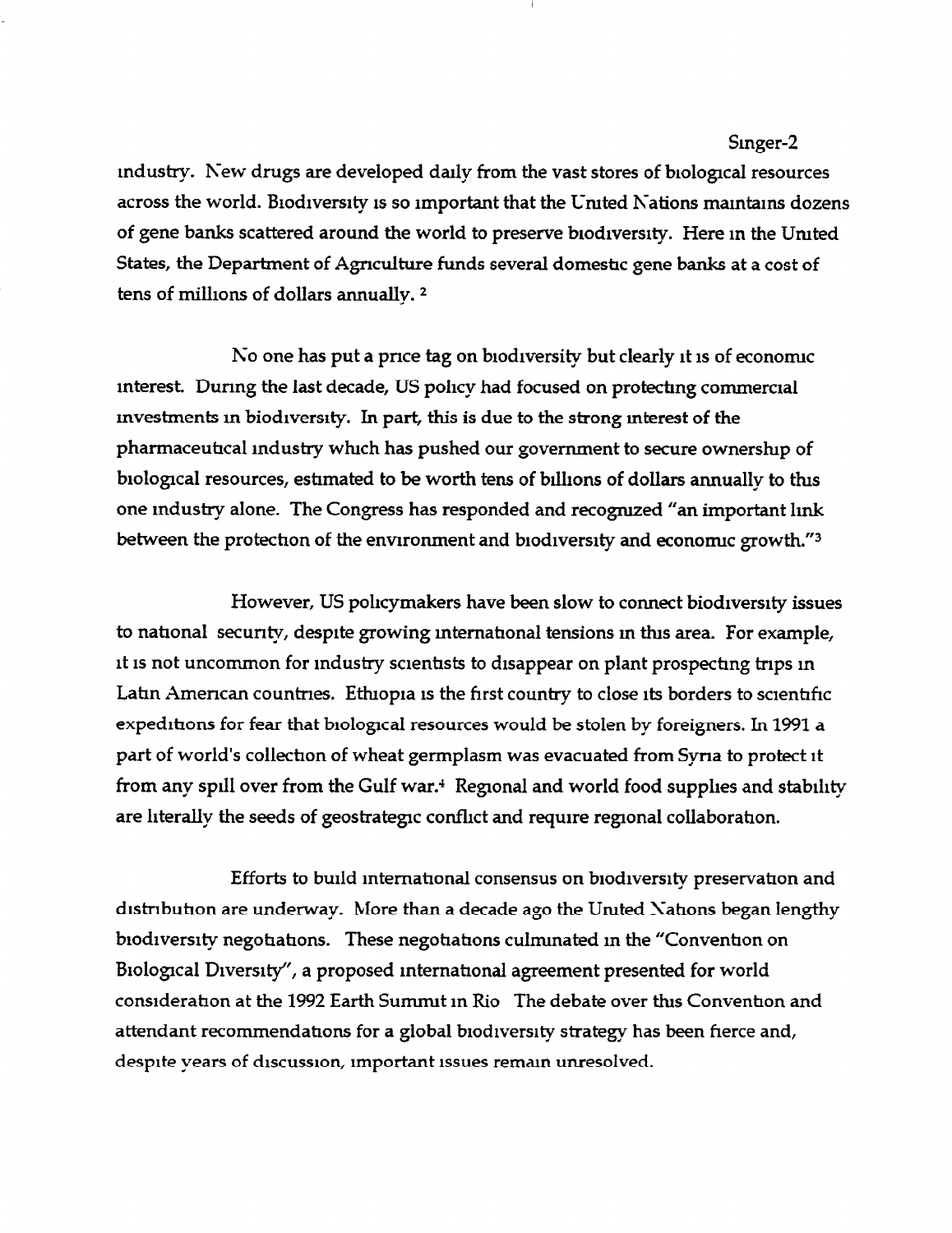The United States, like many industrialized nations, is slowly coming to realize the strategic importance of biodiversity. A step in the right direction was taken last July when A National Security Strategy of Engagement and Enlargement recognized, for the first time that "an emerging class of transnational environmental issues are increasingly affecting international stability and consequently will present new challenges to US strategy".<sup>5</sup> But more needs to be done to protect US interests in biodiversity. As Vice President Gore has said, biodiversity is "the single most serious strategic threat to the global food system" 6

# Factors Creating Biodiversity Problems

Biodrversity confounds policymakers m the Umted States and the world over. As a result, there are no widely accepted models or theones on how to protect biodiversity or fairly distribute its benefits. At least four factors account for why biodiversity lies at the heart of many unresolved geostrategic challenges.

### Factor I: Uncertnin Ownership

As Jack Kloppenburg in Seeds and Sovereignty says, our history of commmglmg biological resources has created "great global interdependence". 7 Two factors make it close to impossible to determine the country of ongm of most biologcal resources First, seeds have always moved all over the world first by nature and later by man. Second, political boundaries have dramatically changed over time. Steve Witt m Brotechnologv and Genetic Diversitv sums it up best: "Tracking a portron of germplasm through its history is like tracking a gallon of sea water through its history It can't be done."<sup>8</sup>

The Convention on Biological Diversity proposes an uneasy balance between the country of origin concept and joint international ownership The Convention is an attempt to form an unprecedented international agreement based on the common purpose of ecological and economic collaboration. It does this by: calling for domestic actions to conserve brodiversity; encouraging the sustainable use of biodiversity, and promoting benefit sharing <sup>o</sup> At the same time, the Convention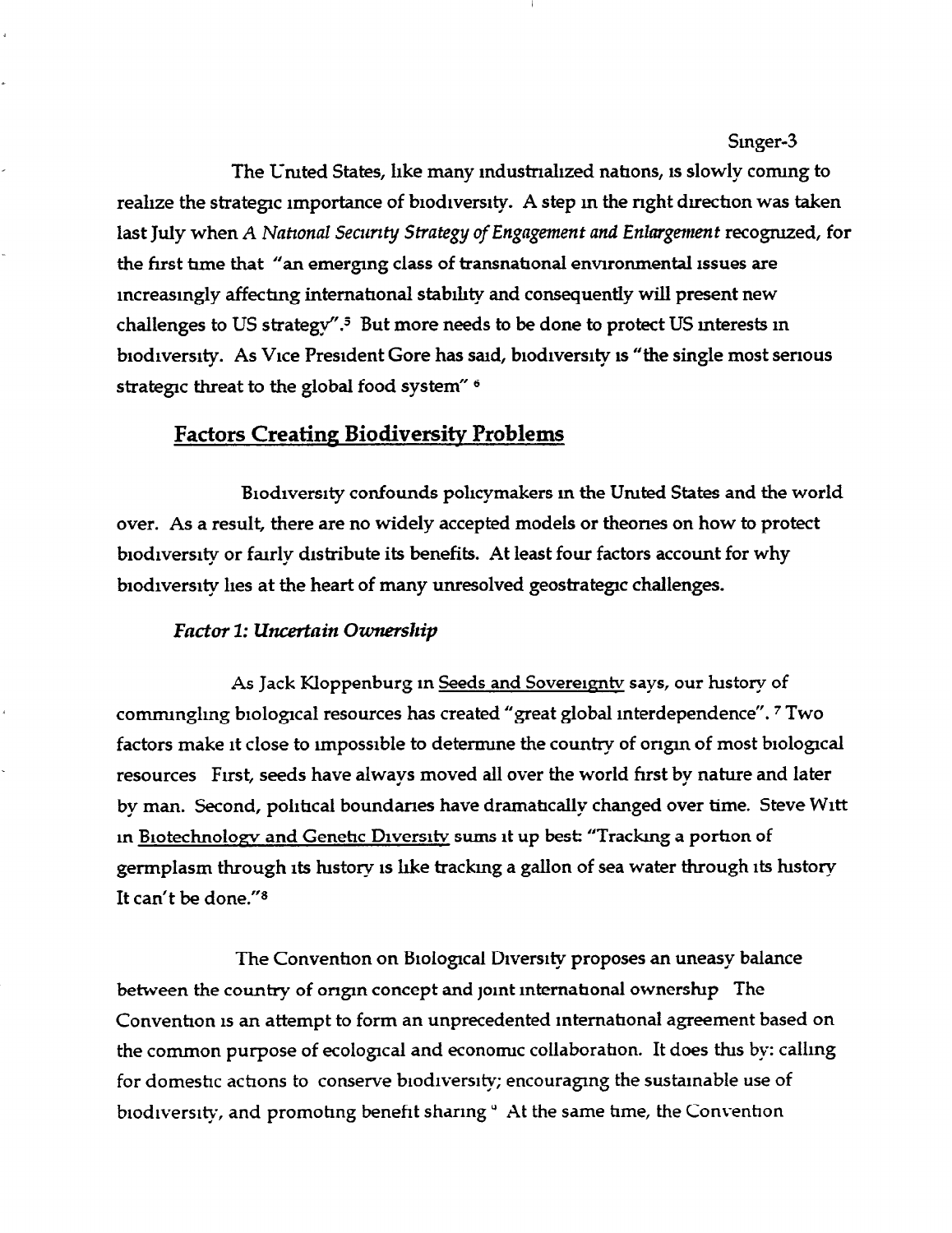recogmzes "sovereign rights" of nations over their genetic resources. This allows countries to add genetic resources to their lists of tradable goods

Despite the Convention and the inherent difficulty of calculating original ownership of biological resources, many countries continue to insist that this is the best method available. Even some pohcymakers m the Umted States, a country that most scientists agree has few valuable indigenous biological resources, cling to the country of origin method and reject the delicate balance proposed by the Convention.

#### Factor 2: Uneven Distribution of Resources

Herem lies the geostrategic issues: Two thirds of the world's biodiversity exist in the tropics yet the biotechnology industry that depends on biodiversity is located in industrialized countries in temperate zones with little biodiversity. Protection of the US biotechnology industry was the reason cited by the Bush Administration for its refusal to sign the Convention on Biological Diversity in 1992. At that time, The Umted States argued that the Convenhon would impinge on mtellectual property rights and inhibit incentives for biotechnological development. Ironically, many less developed countnes argued that the Convenhon actually favored the US biotechnology industry by providing US company's access to biodiversity without having to significantly invest in the developing world  $10$ 

### Factor 3: Incompatible Property Rights Regimes

At the core of the debate on the Convention on Biological Diversity was differing views on property rights. Until recently, most of the world agreed that genetic resources were the "common heritage of mankind."<sup>11</sup> The newly recognized commercial value of biodiversity has caused a "bio-rush" by the industrialized world to claim ownership and develop biological resources. By modifying (even slightly) plant genehc resources and patentmg them, biotechnology firms can secure potenhally huge patent earnings. The United States is leading the developed world in pushing for extensive applicability of private property rights for biodiversity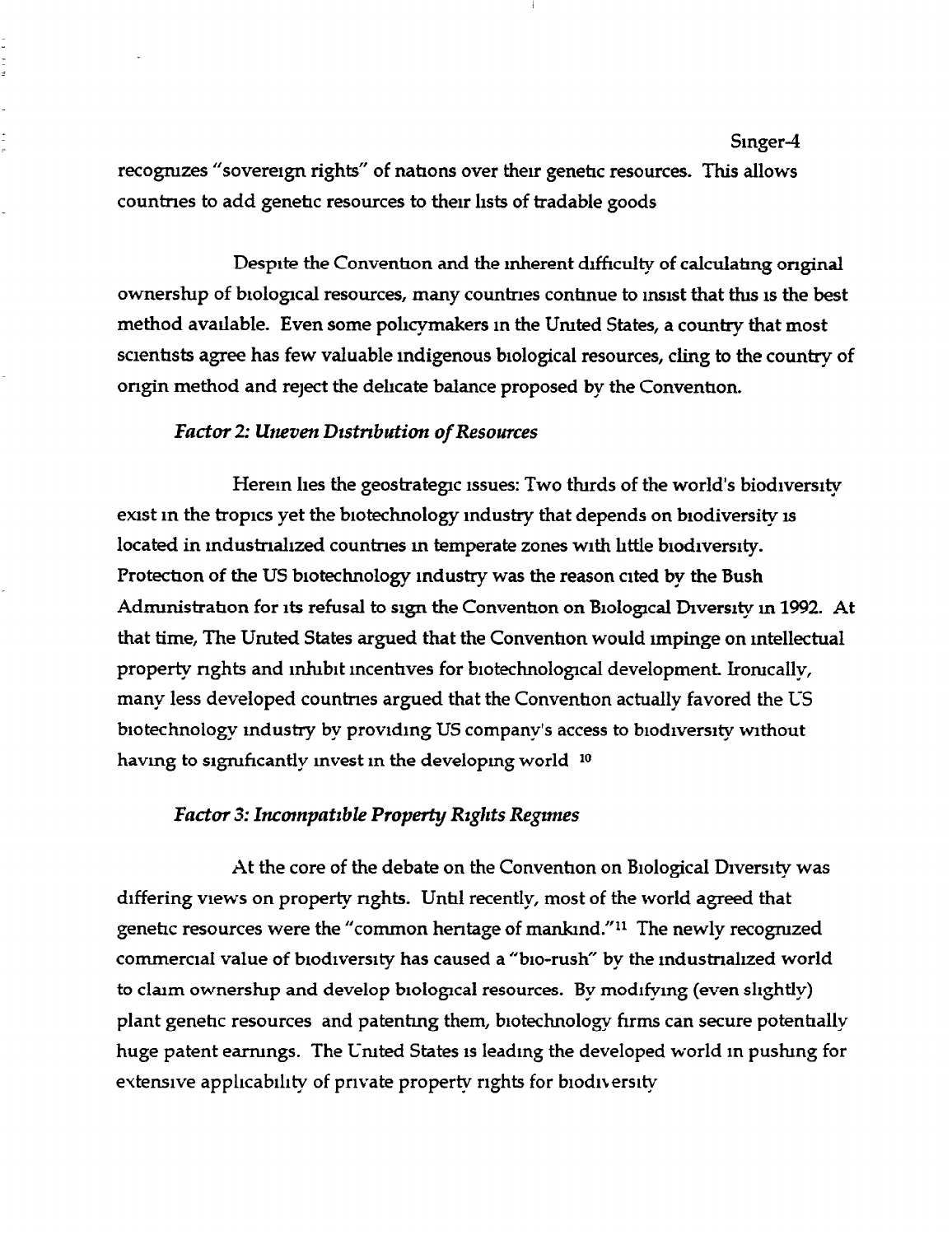Since 1930, the Uruted States has assigned mtellectual property nghts to plants through a complex process run by both the Department of Commerce and Department of Agriculture.<sup>12</sup> As one of the few countries in the world that allows for the patenting of living things, the US biotechnology industry has a comparative advantage. The United States efforts to protect patent rights are seen as a threat to less developed country's territorial integrity. For example, a US company could discover a plant genetic resource in Brazil's Amazon, ever so slightly engineer it and claim its property nghts and associated royalties with Brazil getting no benefits. Vice President Gore describes the tensions:

Though much of the current suspicion of plant breeders by the Third World is unjustified, it is also not hard to understand. Developments such as the new US law providing patent protection and private ownership of new crop varieties, along with protectionism by the European common market, Japan, and others, have fueled cynicism in the developing world and led to new efforts to move toward more equitable economic relationships.<sup>13</sup>

#### Factor 4: Lack of US Leadership

The United States has failed to develop a consistent policy on biodiversity and continues to give mixed signals as to our intentions in this area toward biodiversity. When President Clinton assumed office, he made good on his campaign pronuse to sign the Convention on Biological Diversity. However, the Umted States signing of the Convention is viewed by many nations as disingenuous. It seems that when the Clinton Administration signed the Convention, it also released an "interpretive statement" stating that the treaty would conform to the "international system of intellectual property rights" <sup>14</sup> (meaning the US system of property rights). Smce Artrcle 37 of the Convention states that "no reservations may be made to the Convention" it remains unclear whether the United States is a true signatory to this mternahonal agreement.

The National Security Strategy released in 1994 remains relevant especially with the Clinton Admnustrahon's uncertain posihon on biodiversity. The document reads: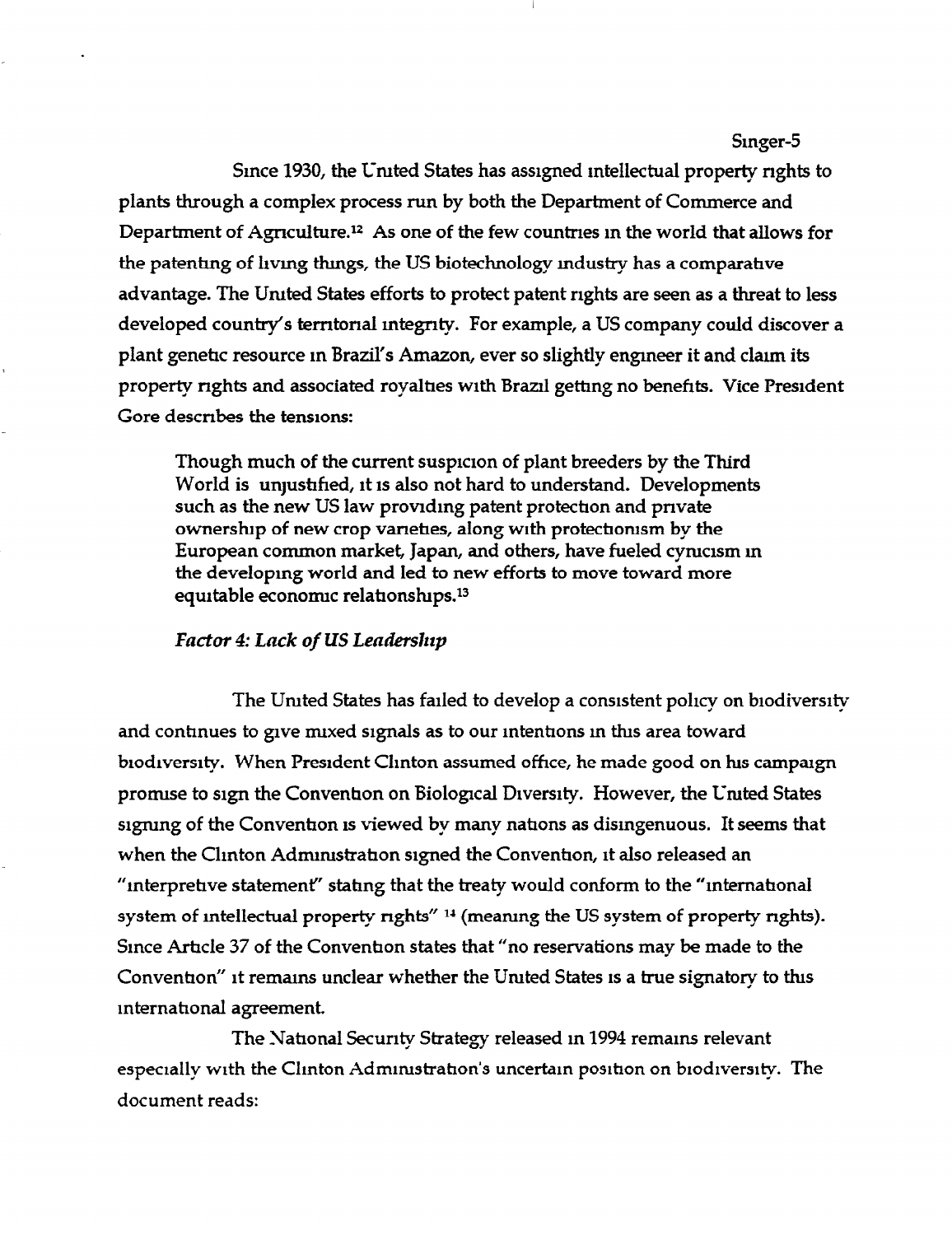Increasing competition for dwindling reserves of contaminated air, arable land, fisheries and other food sources, and water once considered "free" goods is already a very real risk to regional security around the world. The range of environmental risks serious enough to jeopardize international stability extends to massive population flight from man made or natural catastrophes, . ..to large scale ecosystem damage caused by industrial pollution, deforestation, loss of biodiversity, ozone depletion and ultimately climate change. Strategies dealing with environmental issues of this magnitude will require partnerships ..., and a commitment to a strategically focused, long term policy for emerging environmental risks. [Emphasis added]<sup>15</sup>

The lack of clarity on the part of the Umted States with regard to the Convention, internal disagreements over the appropriate role of the United States in biodiversity, and the failure of US policymakers to invest the necessary time in debating biodiversity, has left ill will with many countries around the world. The developing world is especially suspicions of US economic and environmental mtenttons and this is key to geostrategic consrderattons m the western henusphere as was acknowledged by Vice President Gore in Earth in the Balance noted in the case that follows

# The Case Of Brazil

Most US policy has focused on Brazil because it is viewed as the most pronusmg market for US goods m the Southern Hermsphere. However, US pohcy must also calculate in the fact that Brazil is our most promising biodiversity reserve Brazil's precious treasure -- the Amazon, is the world's largest and most diverse biosphere. Within its borders, Brazil controls 30 percent of the world's tropic forest (357 million hectares). The country is home to far more primates than any other country  $-27$ percent. Over 26 percent of the world's crops are genetically hed to Brazil. Between 50 to 70 percent of the planet's species reside m the Amazon. At last count, over 25 percent of pharmaceuticals contain ingredients derived from tropical plants like those of the Amazon<sup>16</sup>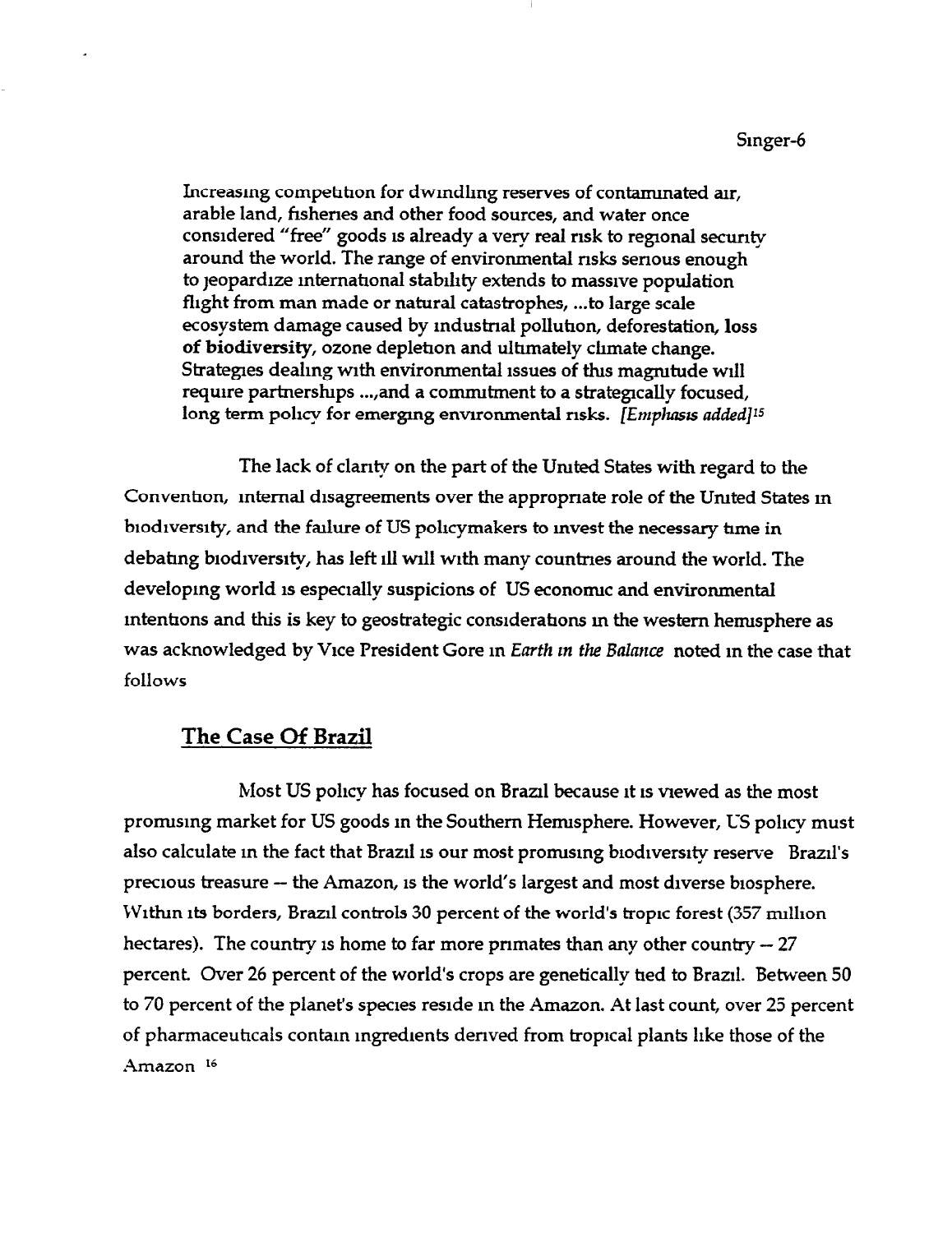Brazilian leaders know that they must protect their biological reserve from foreign invaders and this is foremost in the minds of their national security experts. The past has taught them tough lessons on the need to mamtam their biodiversity. Vice President Gore recounts some relevant history:

į  $1$  with  $1$ 

 $\frac{1}{3}$ 

. ..the perceived mequrty of the current arrangements in the global food system has led to the Third World's distrust of efforts on the part of multmational corporations to contmue retneving wild crop relatives from their centers of genetic diversity. There have been after all, a number of historic examples of advanced nations taking genetic treasures from developing countries without proper compensation. The first steamship ever to sail up the Amazon River to Manaus, Brazil left in the middle of the night with a cargo of rubber tree plants - at that time the principal source of Brazil's income. ...they were transplanted to the Bntrsh colony of Ceylon the followmg year. Its monopoly in the rubber market broken, Brazil saw its economic fortunes plummet. Manaus, which had been the richest city in the new world, with dazzling electric lights and even a famous opera house, hterally turned out its lights less than two years later.17

US pohcymakers must understand that the hstory of the rubber plant and other instances of theft have left many Brazilians anticipating additional raids on their biological reserves. Many in Brazil cite a paper published by Lyndon LaRouche that draws an analogy between the US mtervenhon m the Gulf War to mamtam access to or1 and a future scenario that has the United States undertaking a similar intervention in Brazil to protect US interests in the biological resources of the Amazon.<sup>18</sup>

Today, one of Brazil's largest projects is a multimillion dollar air surveillance system by Raytheon covering north and western Brazil with near complete coverage over the Western Amazon. The Latin American perceived history (sometimes unfactual) of United States economic and military intervention and economic negotiations in South America are not only of concern to Brazil and should be considered across the entrre geostrategc context of Latm America. The Umted States' actions with regard to the Convention on Biological Diversity played to fears that the United States may not respect nation's, in particular Latin America's and Brazil's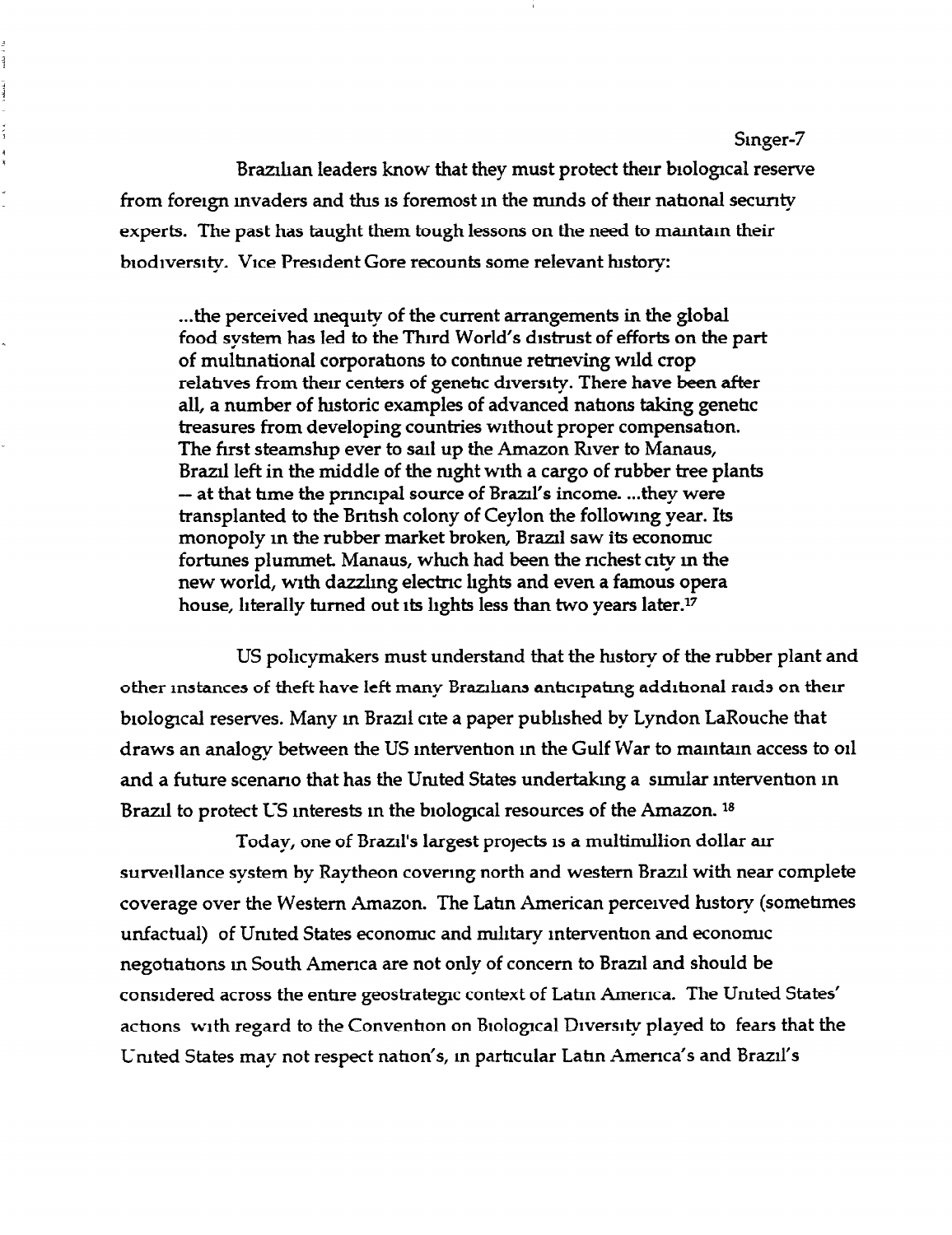valued diversity which has ramifications to their economic and ecological security, therefore their national secunty

It is important to note that even a country as rich in biodiversity as Brazil 1s not self-sufficient and must also seek mtemational agreements on blodiversity. The transnational nature of biodiversity is illustrated by coffee, an important Brazilian crop. Despite the riches of the Amazon, Brazilian scientists find it necessary to combat new pests or blights by turnmg to Etluopia where other coffee genes are found. The biodiversity interdependence between countries provides the opportunity to develop international agreements over ownership and exchange.

## Recommendations

## Develop a National Strategy

First, the Umted States should devise a strategy to invest more m collaborating with biologically diverse nations As this graph illustrates, the UN estimates the following relative cost of ecological security by the year 2000: 19



The United States must lead the world in an investment strategy based on benefit sharing not defense The lnterprehve statements appended to the United States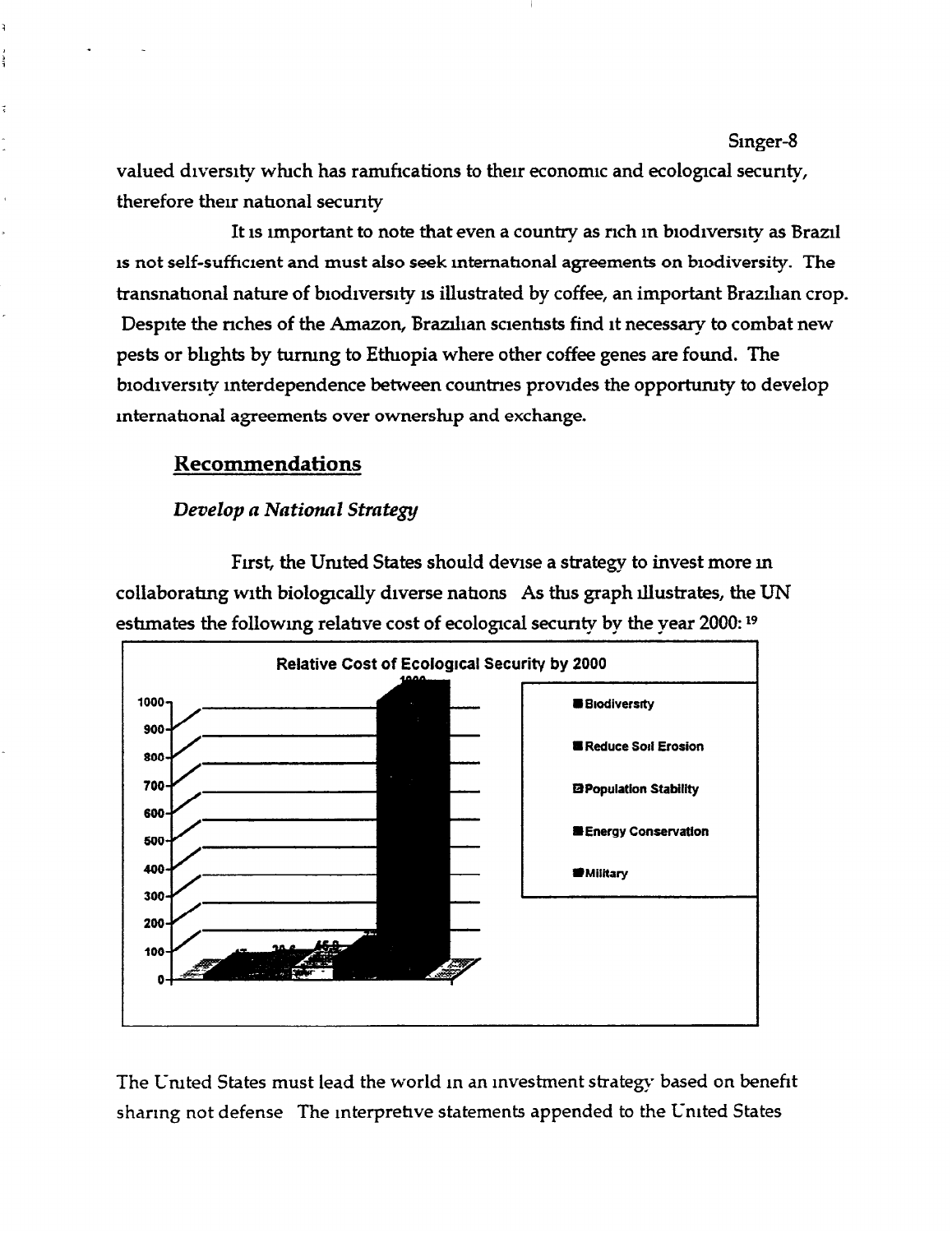signatory of the Convention on Biological Diversity should be withdrawn. The need for US leadership in this strategic issue is clear -- as the United States goes so does world pohcy and cooperation. As more and more mtemational agreements (e.g. NAFTA & GATT) are signed, US companies make substantial investments in future prospects relating to these agreements resulting in greater world mterdependence, especially in food. The United States , in particular the US Department of Defense (DoD) which regularly leads many domestic and international policy issues, must exert their leadership in this strategic issue.

#### Exert Increased DoD Leadership

 $\frac{1}{2}$ 

As the National Biologic Survey -- an agency in the US Department of the Interior, recommends: "Other agencies such as...and Department of Defense also need additional funding in this area [biodiversity]."<sup>20</sup> In a just released National Academy of Science grant, the Commission on Life Sciences will study the "nonecononuc and economic value of Biodiversity".<sup>21</sup> In its lead paragraph,  $DoD$  is cited as a sponsor. The project proposal states:

The Department of Defense [DOD] has indicated a desire for advice from the Nahonal Research Council on developing a framework for applying to land management our scienhhc knowledge of the economic and noneconomic value of biodiversity, and on ways that the Department may use this knowledge base m its Legacy and other land management programs. The framework would be based on the state-of-the-art understanding about the value of biodiversity but take into account risks and uncertainties associated with application of current knowledge.<sup>22</sup>

While most of DOD'S interest will regard its land management function, its mvolvement m biodiversity is a glowing example of the new level of thmkmg required to increase awareness of biodiversity and its value Leading US Latm America Security Strategists Gabriel Marcella and Fred Woerner now include ecology issues m a proposed strategy for the Western Hemisphere. It mcludes an agenda item to "develop military and police capabihhes to protect both the natural environment and the use of fiscal resources"  $33$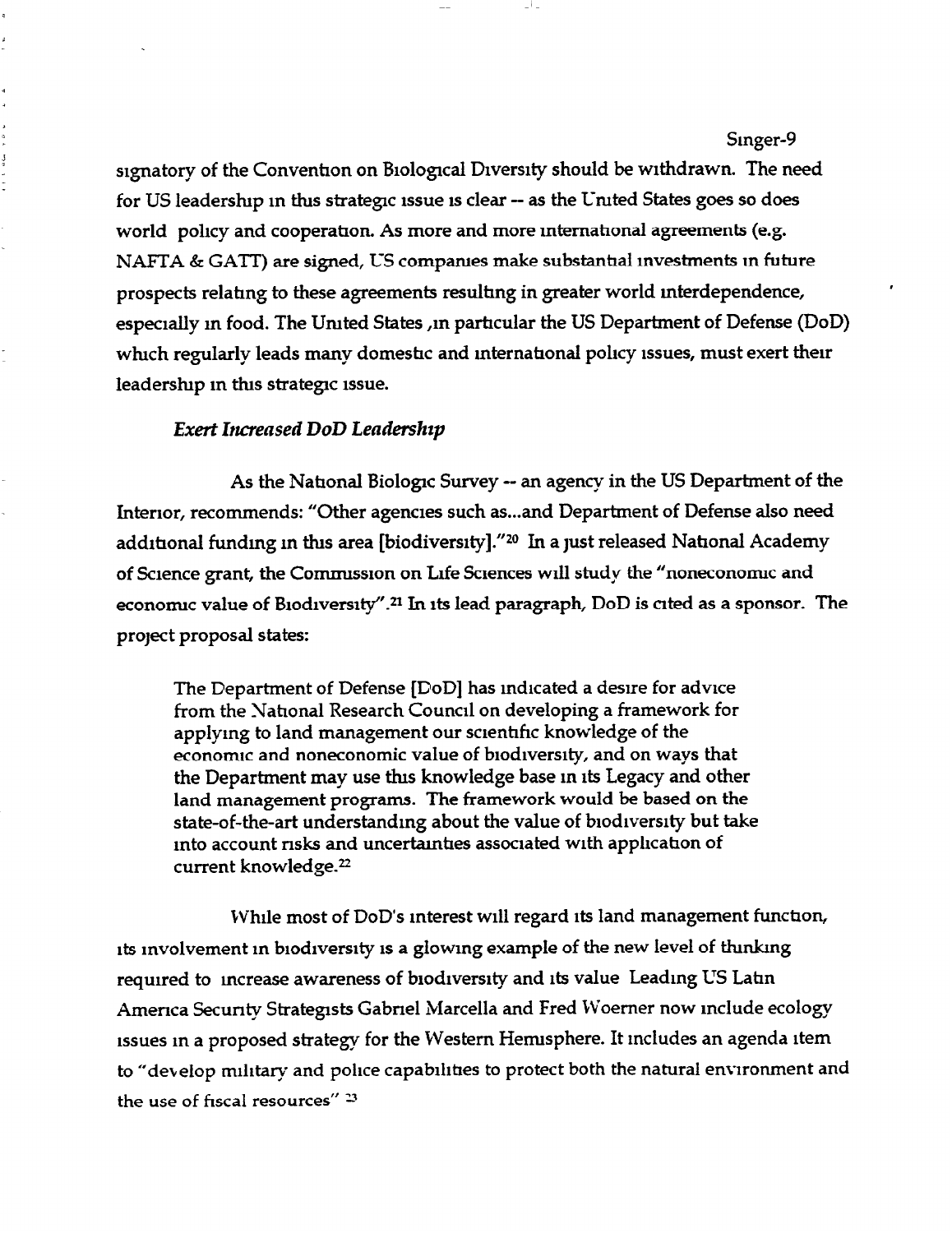#### Comply With the Convention on Biological Diversity

The credibility of the United States is at issue. The Convention on Biological Diversity alone will not conserve biodiversity as pollution, population, and the market are the three principal pressures threatening biodiversity. Population and market usually work in concert.<sup>24</sup> If the United States wishes to continue to exert strong influence in the security and stability of the world, lead the world's prosperity, and shape global environmental policies, it must be willing to make a significant investment in the world market and assist nations in their efforts to control population and eliminate pollution.

Global environmental policies have direct impact on our quality of life --fiscally and physically. US policy needs to include favorable credit and trade terms as well as alternative development opportunities to help conserve biodiversity. One relatively small but symbolically great "cost" is to respect the process of and adhere to the Convention of Biological Diversity This investment would ensure favorable solutions to future international security concerns and continued access to invaluable natural and commercial resources.

#### Broaden Our View of National Security

Finally, and most importantly, we need to broaden our view of what is strategically important. This is becoming increasingly more obvious in the post Cold War era. The root causes of some of the world's fiercest conflicts have been over biodiversity and its core confrontations over ownership, control, and profit. These core issues along with a traditional reaction to control access leads to confrontation. These issues will continue to be key elements in biodiversity's geostrategic context -- a context that requires benefit sharing and respect of the host nation's resources be considered in developing US national security strategy The transnational factors and actors involved require a shift in conventional thinking from reaction to threats to an opportunity based strategy. By taking a broader view of opportunities we can prevent future confrontations. A lot of countries in the developing world are calculating in biodiversity as they develop their national security strategy, it is time we do the same